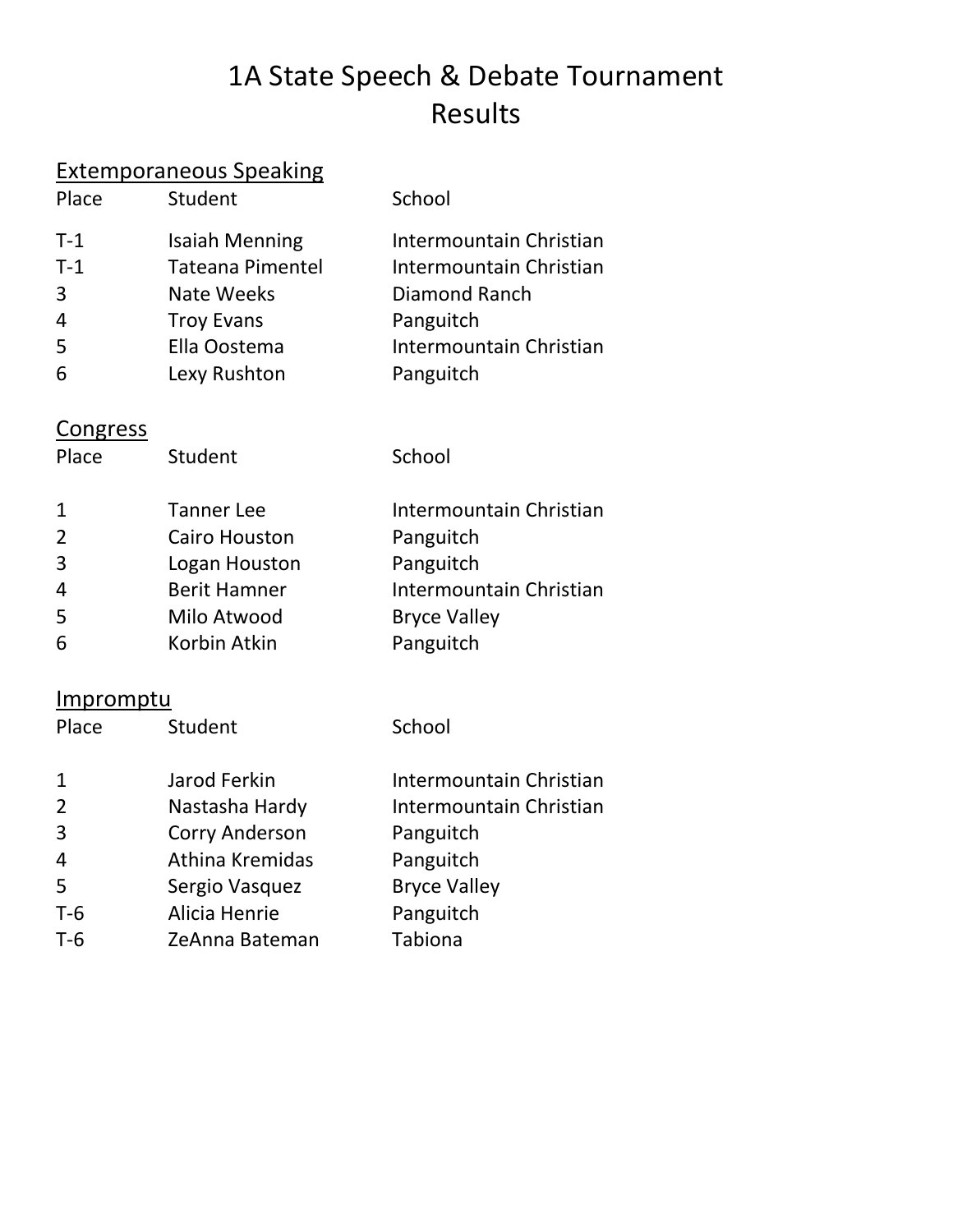# Original Oratory

| Place          | Student              | School                  |
|----------------|----------------------|-------------------------|
| 1              | <b>Clinton Bradt</b> | Intermountain Christian |
| 2              | Hailee Eyre          | Panguitch               |
| $\overline{3}$ | Kamree Albrecht      | Panguitch               |
| $\overline{4}$ | <b>Taylia Norris</b> | Panguitch               |
| 5              | Anna Grace Davidson  | Intermountain Christian |
| 6              | Mitchell Wagner      | Tabiona                 |

## Lincoln-Douglas

| Place        | Student              | School                  |
|--------------|----------------------|-------------------------|
| $\mathbf{1}$ | Milo Atwood          | <b>Bryce Valley</b>     |
| 2            | <b>Taylia Norris</b> | Panguitch               |
| 3            | Jarod Ferkin         | Intermountain Christian |
| $T-4$        | <b>Clinton Bradt</b> | Intermountain Christian |
| $T-4$        | Nastasha Hardy       | Intermountain Christian |
| 6            | Hailee Eyre          | Panguitch               |

## Public Forum

| Place        | Student                     | School                  |
|--------------|-----------------------------|-------------------------|
| $\mathbf{1}$ | Lee & Menning               | Intermountain Christian |
| 2            | <b>Houston &amp; Heaton</b> | Panguitch               |
| 3            | Roberts & Vasquez           | <b>Bryce Valley</b>     |
| 4            | Jensen & Stewart            | <b>Bryce Valley</b>     |
| 5            | Frandsen & Tebbs            | Panguitch               |
| 6            | Ferkin & McGuire            | Intermountain Christian |

### Spontaneous Argumentation

| Place        | Student                 | School                  |
|--------------|-------------------------|-------------------------|
| $\mathbf{1}$ | Logan Houston           | Panguitch               |
| 2            | <b>Charlotte Snyder</b> | Piute                   |
| Semi         | Carlee Schram           | Intermountain Christian |
| Semi         | Corryn Anderson         | Panguitch               |